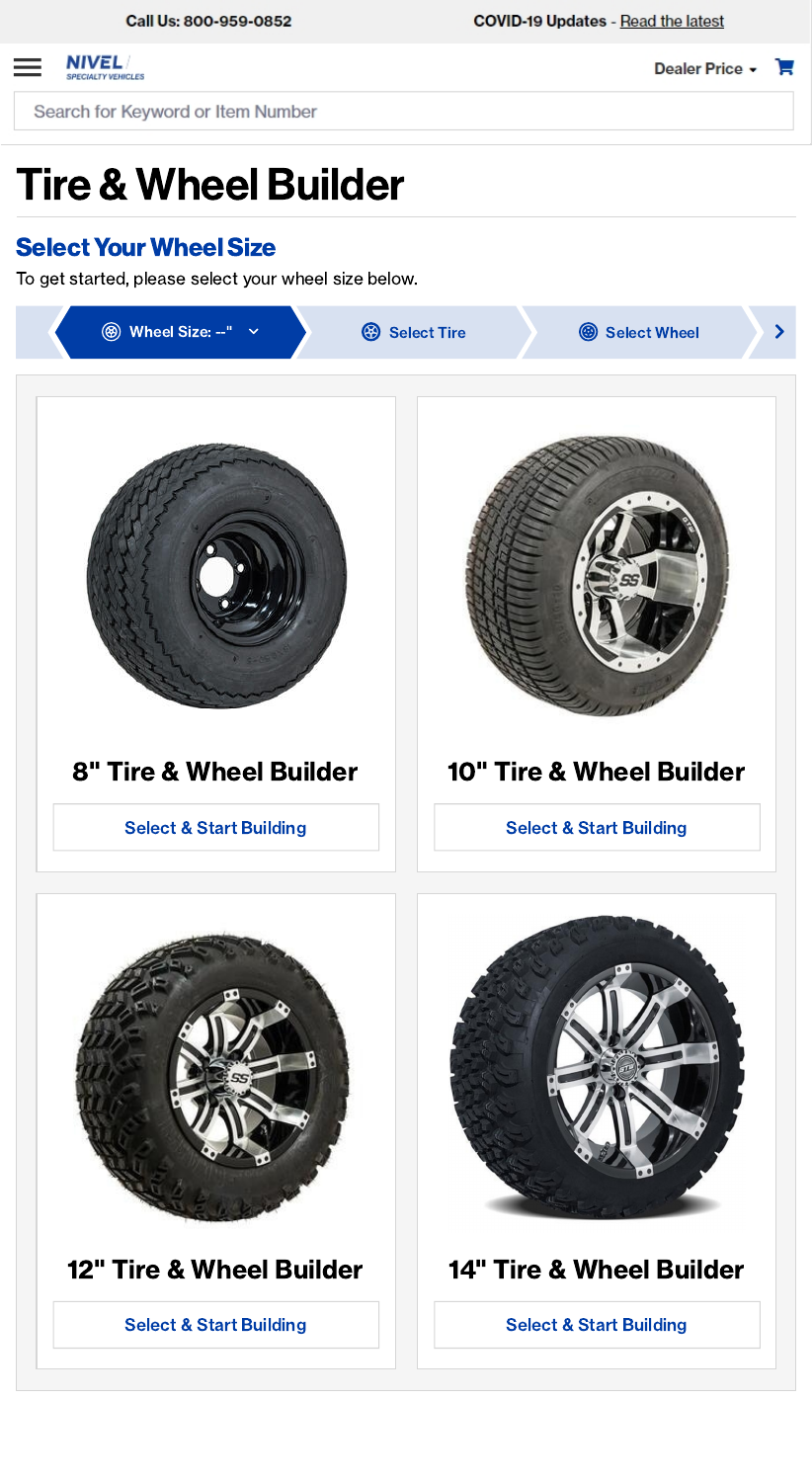

Qty: 0

Search for Keyword or Item Number

# Tire & Wheel Builder

### **Select Your Tire**



Brand Lorem ipsum dolor sit amet, diam consetetur sadipscing elitr





Brand Lorem ipsum dolor sit amet, diam consetetur sadipscing elitr



**O** More Details



Next, select your tire and enter the quantity in the Current Build panel.



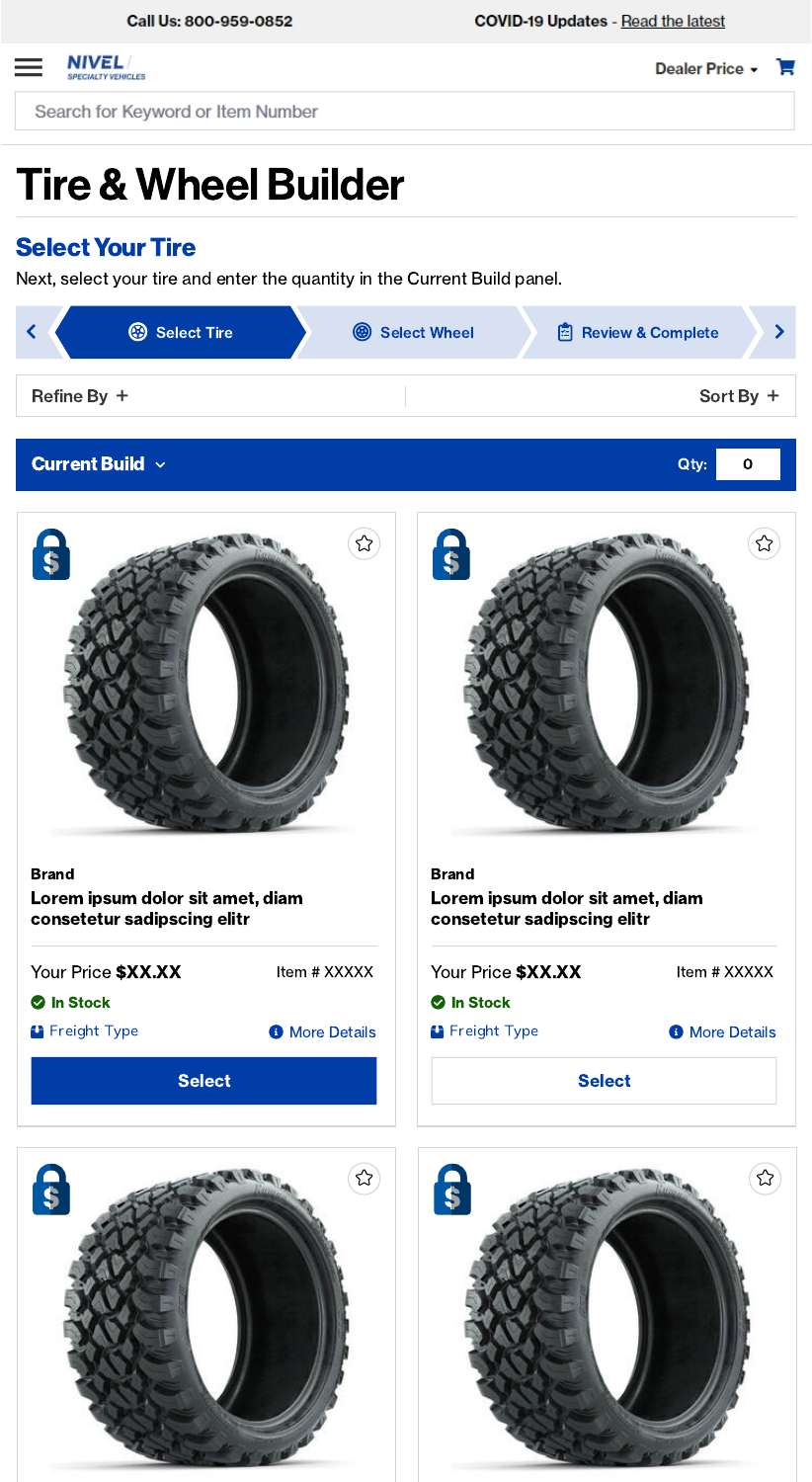

# Tire & Wheel Builder

### **Select Your Tire**

Next, select your tire and enter the quantity in the Current Build bar.

Brand Lorem ipsum dolor sit amet, diam consetetur sadipscing elitr Your Price **\$XX.XX** Item # XXXXX

**2** In Stock

**T** Freight Type

**O** More Details

**Select** 



#### Brand

Lorem ipsum dolor sit amet, diam consetetur sadipscing elitr





| Your Price <b>\$XX.XX</b> | Item # XXXXX          |
|---------------------------|-----------------------|
| <b>2</b> In Stock         |                       |
| <sup>1</sup> Freight Type | <b>O</b> More Details |
| <b>Select</b>             |                       |

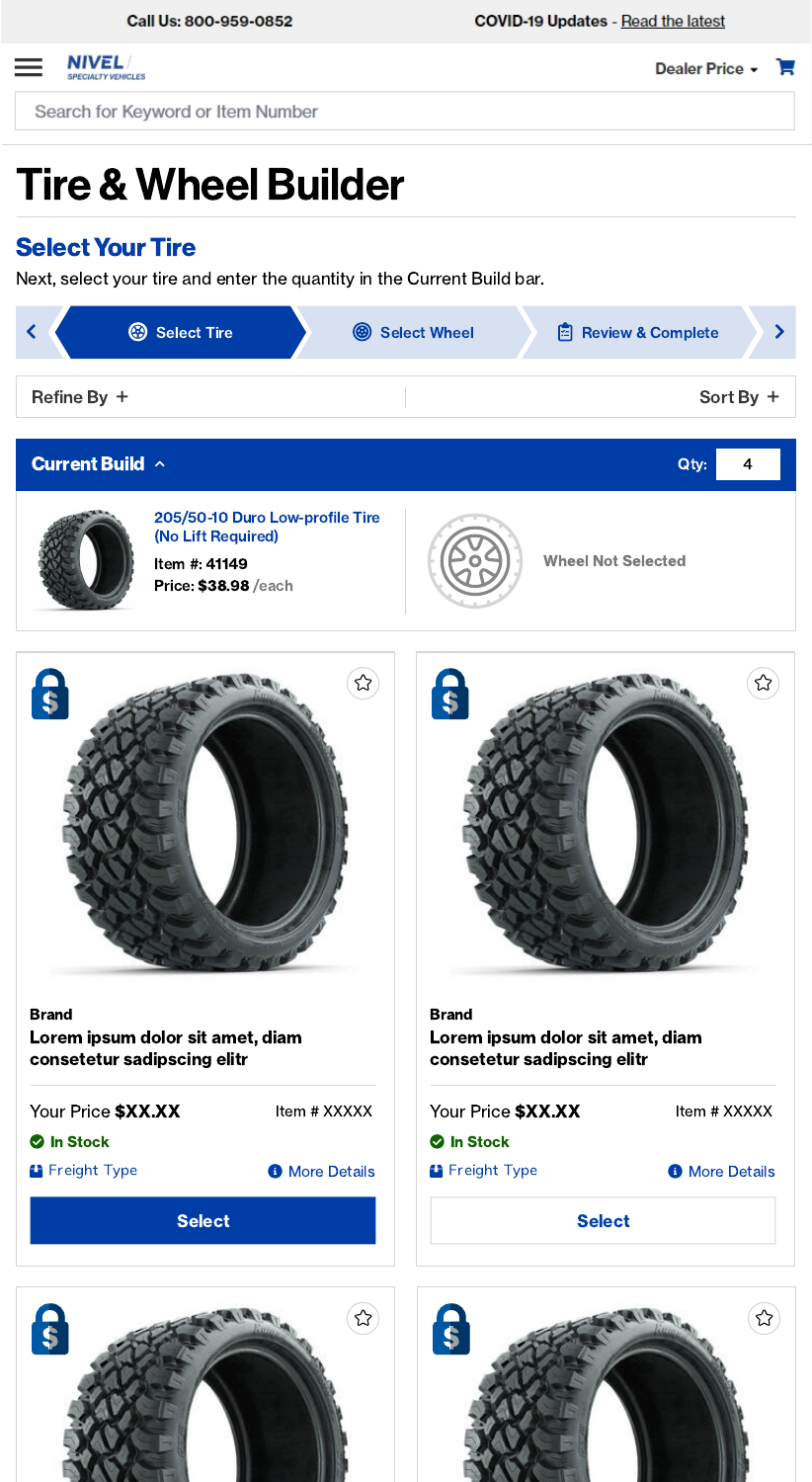

# Tire & Wheel Builder

### **Select Your Wheel**

Your wheel size and tire are selected. Now select your wheel style.



**O** More Details

Brand Lorem ipsum dolor sit amet, diam consetetur sadipscing elitr





Brand Lorem ipsum dolor sit amet, diam consetetur sadipscing elitr







### **Current Build**  $\sim$  **Current Build**  $\sim$  4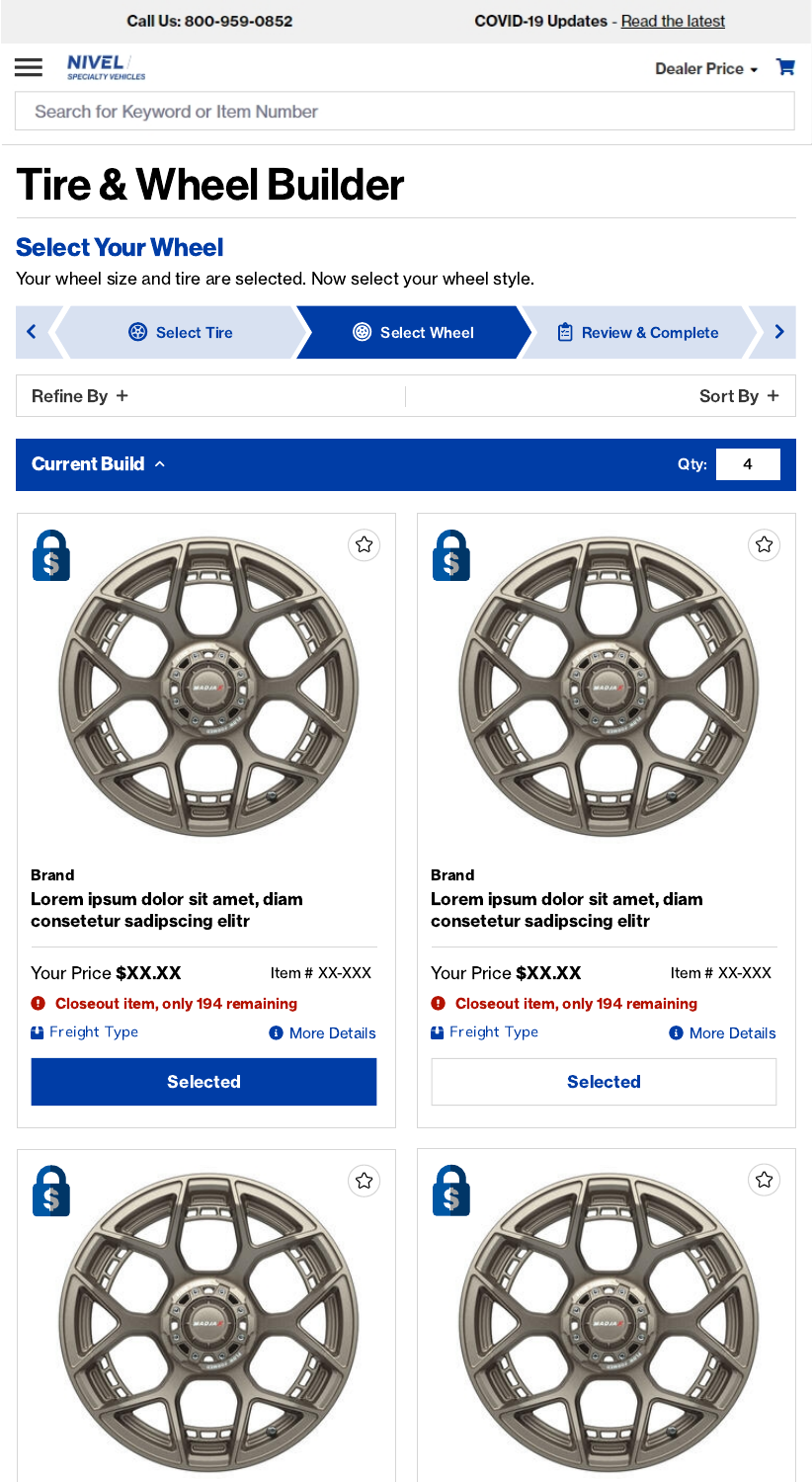

# Tire & Wheel Builder

### **Select Your Wheel**

Your wheel size and tire are selected. Now select your wheel style.

205/50-10 Duro Low-profile Tire (No Lift Required)

Item #: 41149 Price: \$38.98 /each



GTW Medusa 10" Machined / Red Wheel (3:4 Offset)

Item #: 19-156 Price: \$33.95 /each

Brand Lorem ipsum dolor sit amet, diam consetetur sadipscing elitr **Selected**  $\Theta$  Closeout item, only 194 remaining **Freight Type** Your Price **\$XX.XX** Item # XX-XXX **O** More Details





#### **Current Build**  $\sim$  **Current Build**  $\sim$  4





#### Brand

Lorem ipsum dolor sit amet, diam consetetur sadipscing elitr

**Selected**  $\Theta$  Closeout item, only 194 remaining **Freight Type** Your Price **\$XX.XX** Item # XX-XXX **O** More Details